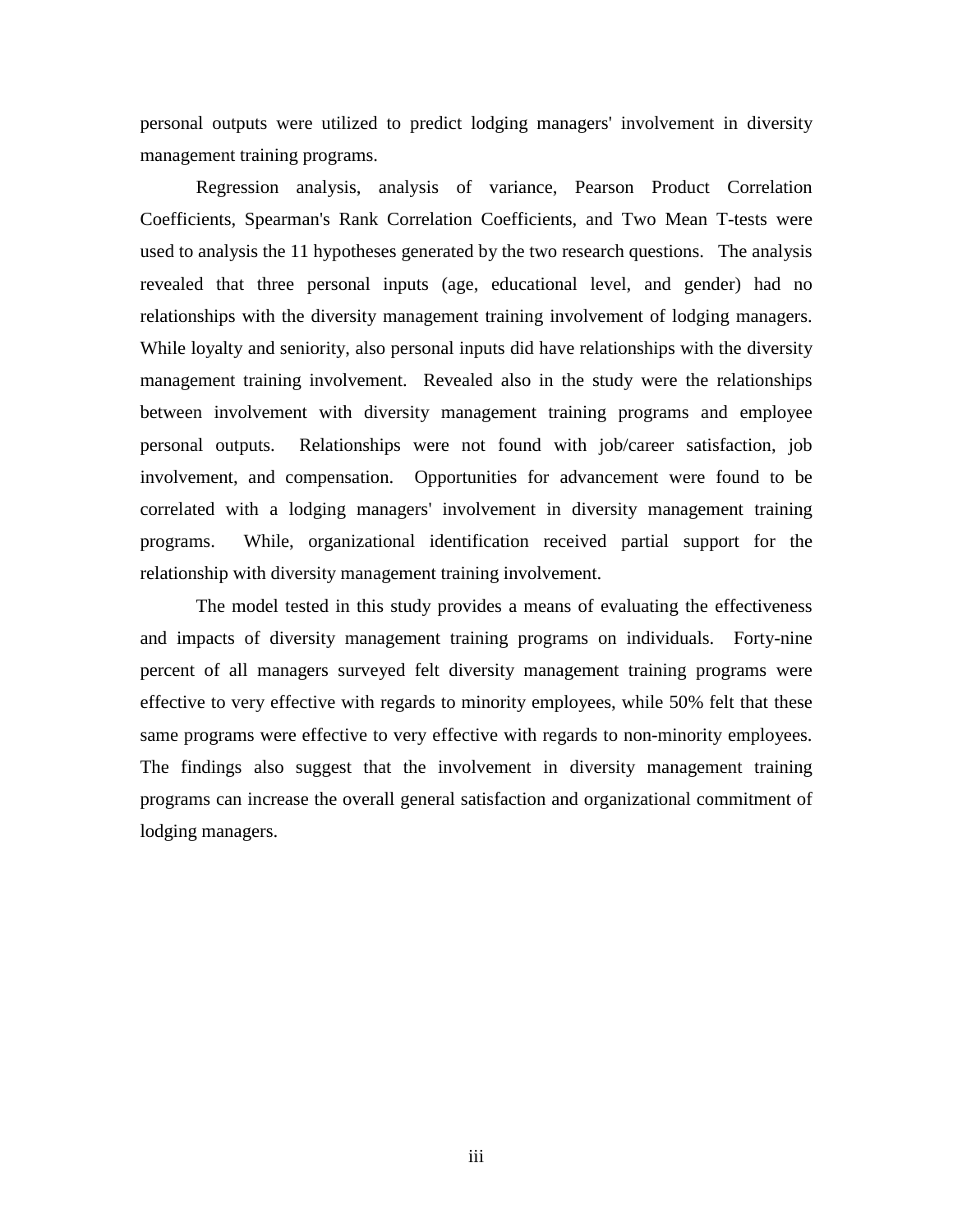#### **DEDICATION**

To

My foremothers, forefathers, sisters and brothers who were not given the opportunity to experience higher education.

" I can do all things through Christ which strengtheneth me;" Philippians 4:13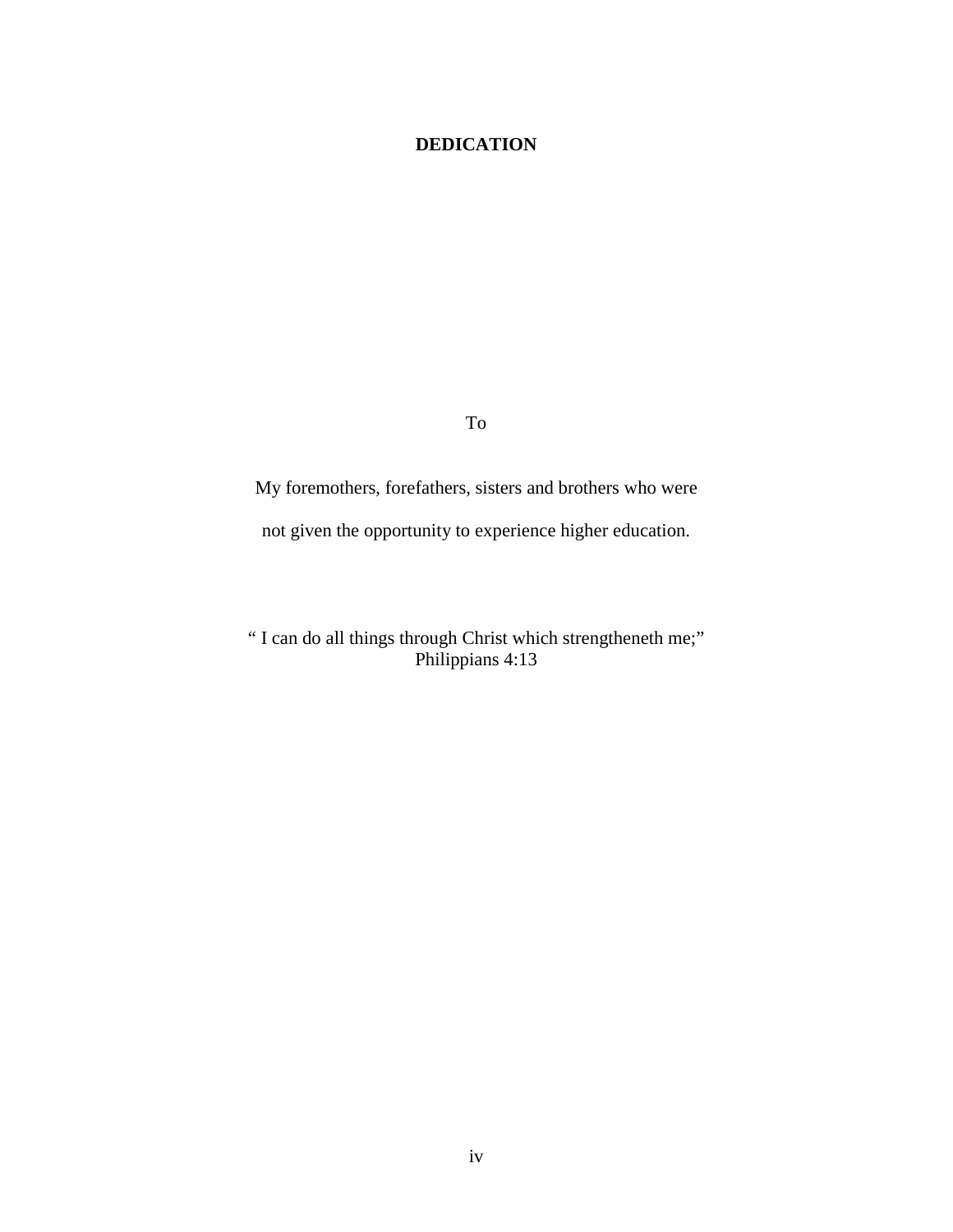#### **Acknowledgements**

The author wishes to express her eternal gratitude to those individuals who contributed to the successful completion of this study and her Doctor of Philosophy.

 I would like to acknowledge my family especially my mother and Uncle Eddie who believed when I strayed, thank you. To Mark for the "you can make it little sister chats, to Ann for the Sunday morning hellos, and to "Mr. Wilborn" for the lessons on survival, thank you. To Latonya for never closing your door when I needed a place to retreat and for listening when I needed to vent and to the Powell family for always being my family, thank you. Thank you all.

I would like to acknowledge my coworkers and students at James Madison University for their support and encouragement, thank you.

I would like to acknowledge Dr. Beverly Bunch-Lyons for the answering my distress call and sitting on my committee and adding valuable insight on such short notice. Thank you Soror.

I would like to acknowledge my dissertation committee members. I would like to thank Dr. Jim Garrison for the creation of my thirst of knowledge on teaching and the thought provoking and enlighten conversations. I would like to thank Dr. Joyce Williams-Green for her insight on race relations. Your warmth and genuine interest in my welfare greatly contributed to making my VA Tech experience a good one. With you I always had a home and for this I thank you. I would like to thank Dr. Ken McCleary, Sir you have been an added bonus in my educational process. May you continue to inspire students with your wisdom, witty comments, and overall good nature. Thank you Sir and please don't forget to leave the light on for me. I would like to thank Dr. Sue Murrmann for always answering my questions, lending me your books and for being a source of knowledge. Thank you for knowing exactly when to correct and when to encourage. I look forward to working with you in the days to come.

I was very fortunate to have a wonderful committee and blessed to have Dr. Pamela A. Weaver as my guide. Dr. Weaver you have been my academic and research guide, professional mentor, and even personal counselor when the occasion called for it. Again, mere words can not express my feelings of gratitude for all that you have taught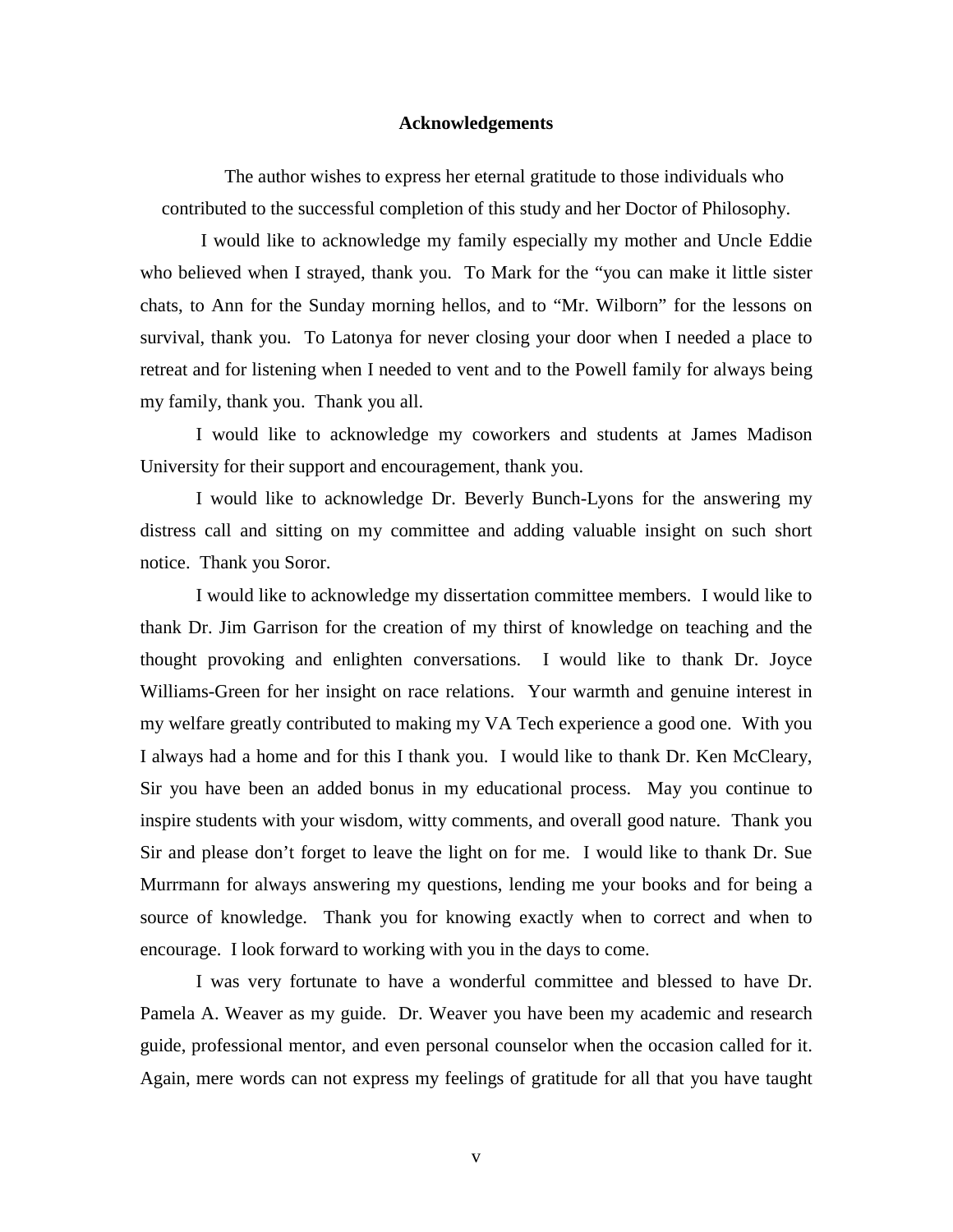me over the past seven years. When it's all said and done, the greatest thing that you taught me was to love thy neighbor. I might not have been your best student in the classroom, but you have taught me has changed my life and those of many. Because you cared for your students, I care for mine. Thank you for never giving up on me.

My final acknowledgement and word of gratitude goes to God for being my guide and consistent friend.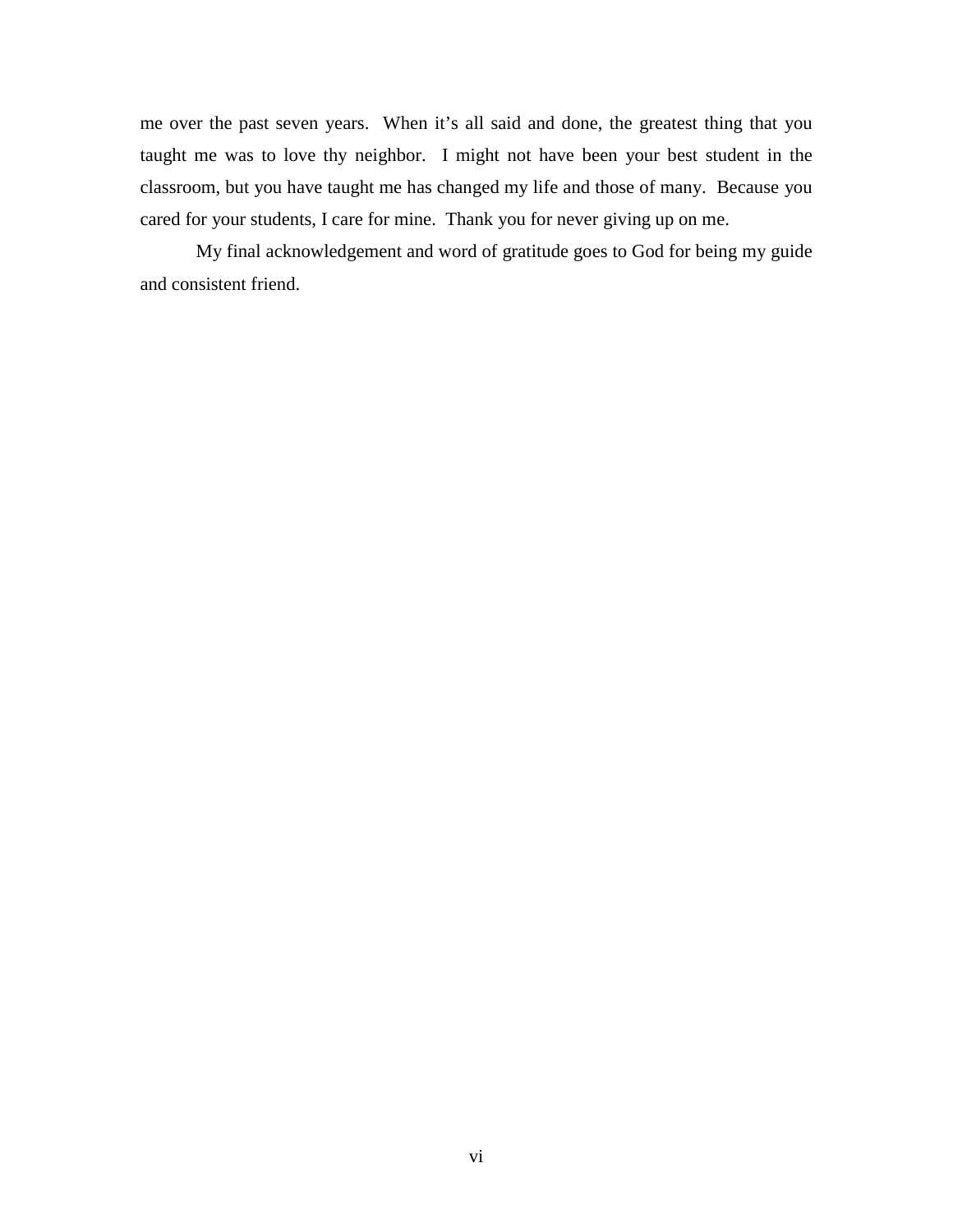| Chapter                                                    |    |
|------------------------------------------------------------|----|
|                                                            |    |
|                                                            |    |
|                                                            |    |
|                                                            |    |
|                                                            |    |
|                                                            |    |
|                                                            |    |
| II. REVIEW OF RELATED LITERATURE                           | 9  |
|                                                            |    |
| Theoretical Underpinnings (Supporting Paradigms)  9        |    |
|                                                            |    |
| <b>Supporting Theories or Research Areas</b>               |    |
|                                                            |    |
|                                                            | 15 |
| Cox's Interactional Model of Cultural Diversity            | 18 |
| Charles' Relationships of Factors Affecting the            |    |
| Recruitment, Retention & Promotion of Blacks               |    |
| Into Upper-Level Lodging Management Model  22              |    |
|                                                            |    |
|                                                            |    |
|                                                            |    |
| Diversity Management Training 35                           |    |
|                                                            |    |
|                                                            |    |
| Minority Representation within the Hospitality Industry 39 |    |
|                                                            |    |
|                                                            |    |
|                                                            |    |
|                                                            |    |
|                                                            |    |
|                                                            |    |
|                                                            | 53 |
|                                                            |    |
|                                                            | 57 |
|                                                            | 62 |
|                                                            | 62 |
| Research Question 2                                        | 63 |
|                                                            | 65 |
|                                                            |    |
|                                                            |    |
|                                                            | 67 |
|                                                            | 68 |
|                                                            |    |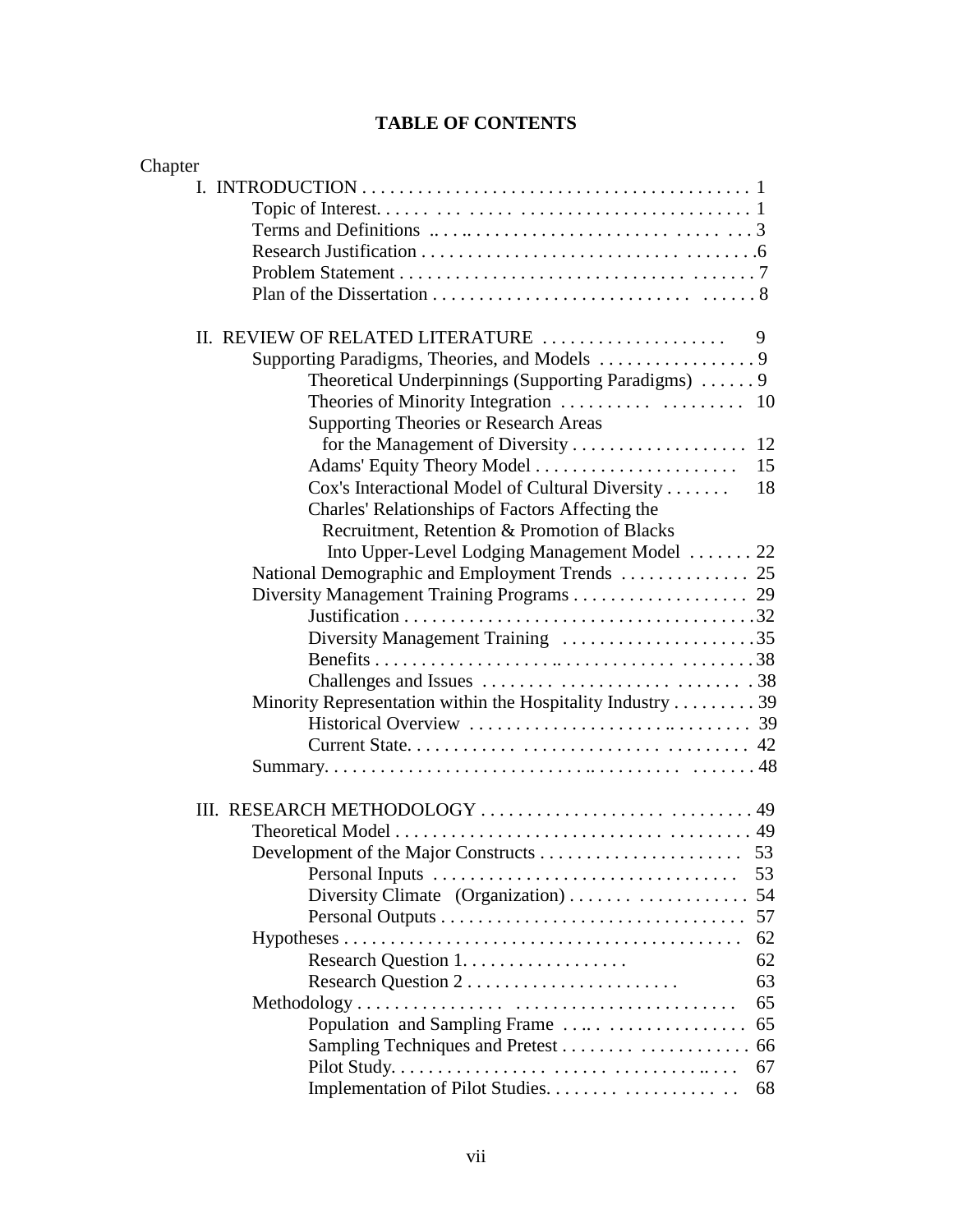|    |                                                                                                     | 69  |
|----|-----------------------------------------------------------------------------------------------------|-----|
|    |                                                                                                     |     |
|    | $Summary \dots \dots \dots \dots \dots \dots \dots \dots \dots \dots \dots \dots \dots \dots \dots$ | 72  |
|    |                                                                                                     | 73  |
|    |                                                                                                     | 73  |
|    | Non-Response Biases                                                                                 | 73  |
|    |                                                                                                     | 75  |
|    |                                                                                                     | 75  |
|    | Company and Work Environment Profile - Part I                                                       | 77  |
|    | Personal Outputs: General Satisfaction and                                                          |     |
|    | Organizational Commitment - Part II                                                                 | 78  |
|    | Diversity Management Training Initiative                                                            |     |
|    |                                                                                                     | 80  |
|    |                                                                                                     | 84  |
|    | Profile of Collective Constructs Representing                                                       |     |
|    | General Satisfaction and Overall Satisfaction.                                                      | 90  |
|    |                                                                                                     | 91  |
|    |                                                                                                     | 92  |
| V. | DISCUSSION AND CONCLUSIONS                                                                          | 94  |
|    |                                                                                                     | 94  |
|    |                                                                                                     | 95  |
|    |                                                                                                     | 98  |
|    |                                                                                                     | 99  |
|    | Recommendations for the Lodging Industry                                                            | 99  |
|    |                                                                                                     | 100 |
|    |                                                                                                     | 101 |
|    |                                                                                                     | 101 |
|    |                                                                                                     | 102 |
|    |                                                                                                     | 108 |
|    |                                                                                                     | 117 |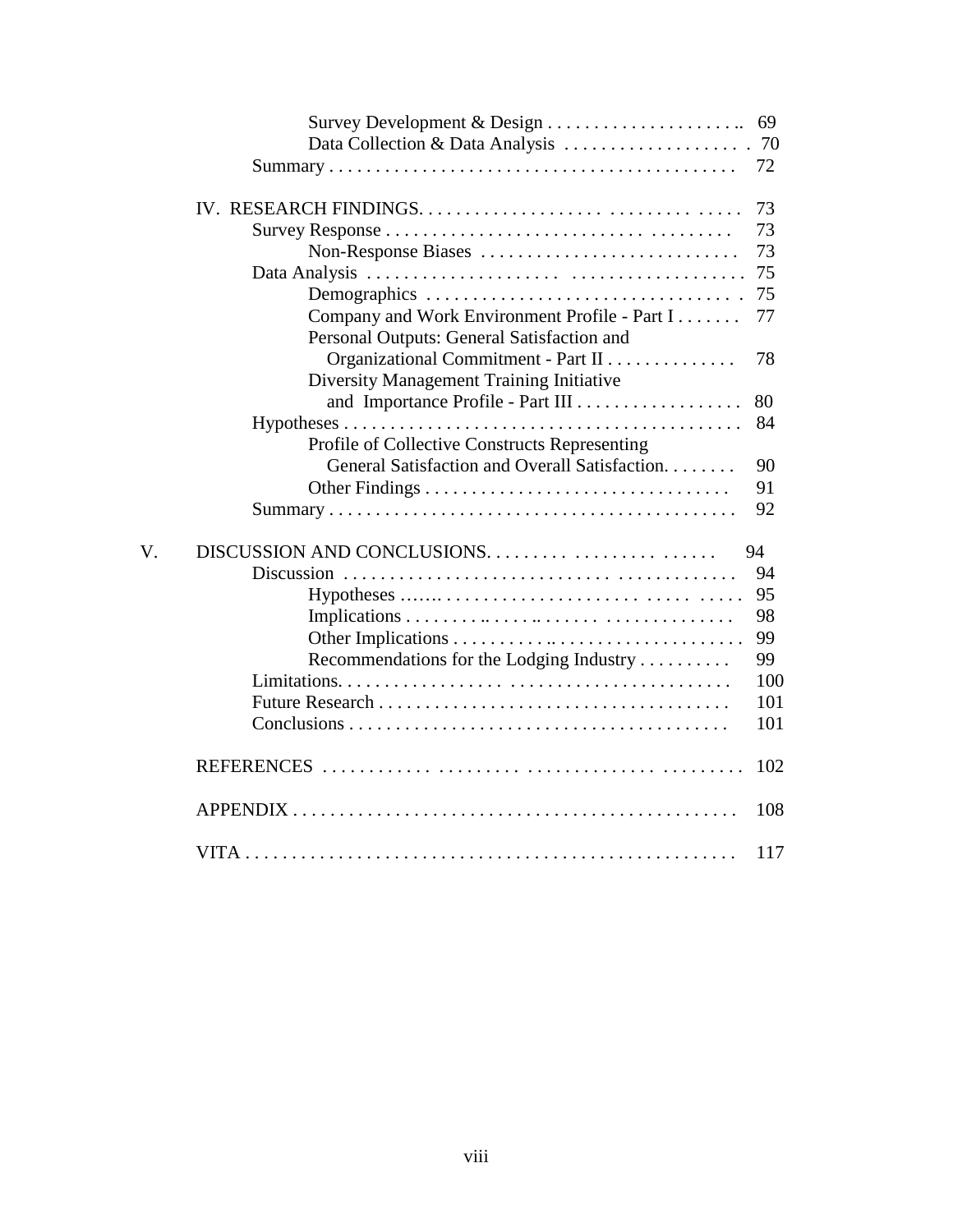#### **LIST OF FIGURES**

## **CHAPTER II**

| Figure $2.1$ :     |                                                                 |  |
|--------------------|-----------------------------------------------------------------|--|
| Figure $2.2$ :     |                                                                 |  |
| Figure $2.3$ :     | Charles' Relationship of Factors Affecting the Recruitment,     |  |
|                    | Retention & Promotion of Blacks Into Upper-Level                |  |
|                    |                                                                 |  |
| <b>CHAPTER III</b> |                                                                 |  |
|                    |                                                                 |  |
|                    | Figure 3.1.1: Diversity Management Training Effectiveness Model |  |
|                    |                                                                 |  |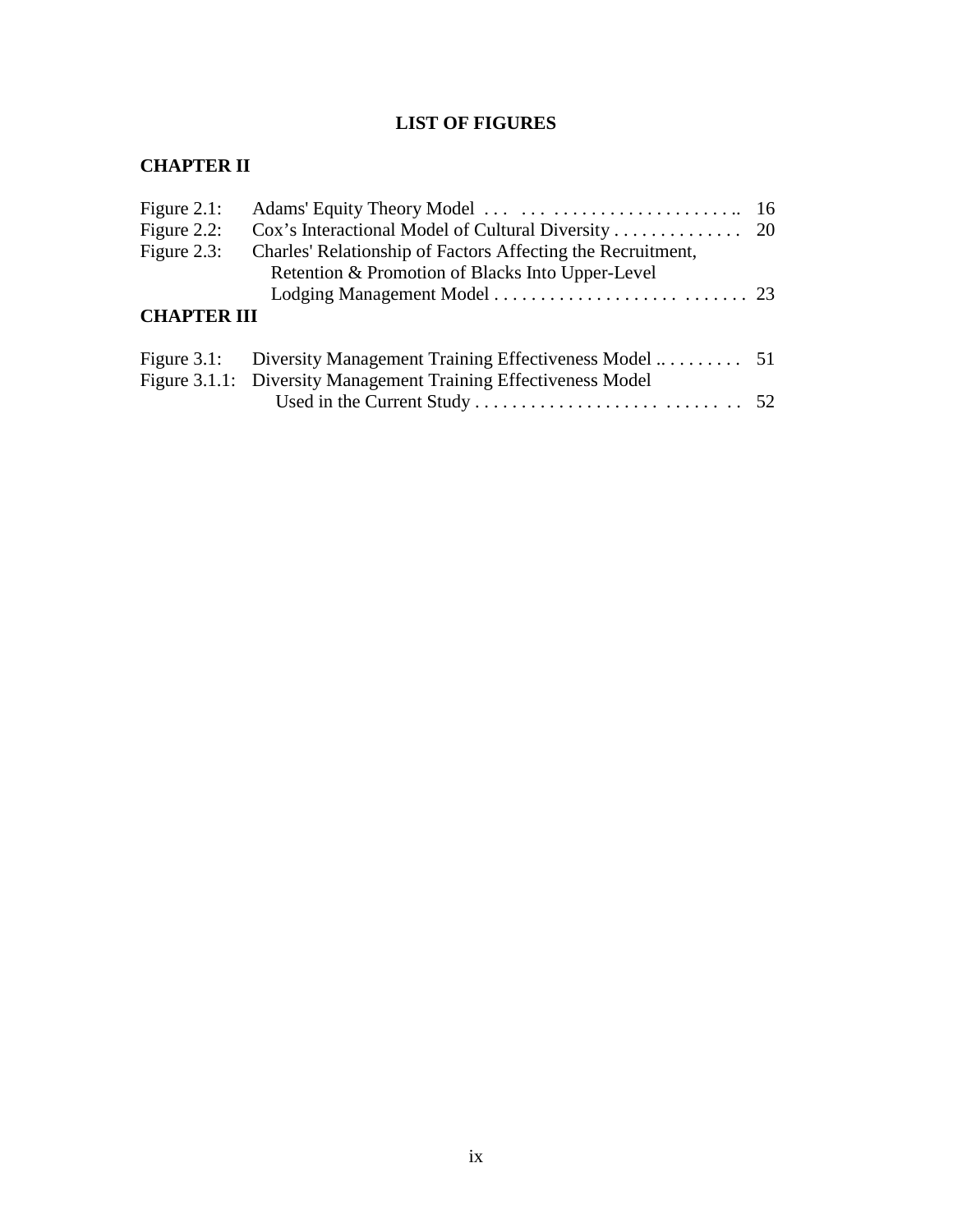## **LIST OF TABLES**

## **CHAPTER II**

| Table 2.1: | Civilian labor force by sex, age, race and Hispanic origin                                        |    |
|------------|---------------------------------------------------------------------------------------------------|----|
|            |                                                                                                   |    |
| Table 2.2: | Civilian employment in occupation with the                                                        |    |
|            |                                                                                                   |    |
| Table 2.3: | Percent of total training hours in various types of                                               |    |
|            | formal training $\ldots \ldots \ldots \ldots \ldots \ldots \ldots \ldots \ldots \ldots \ldots$ 31 |    |
| Table 2.4: |                                                                                                   | 31 |
| Table 2.5: |                                                                                                   | 34 |
| Table 2.6: |                                                                                                   | 36 |
| Table 2.7: |                                                                                                   | 37 |
| Table 2.8: | Newspaper and trade publication headliners in hospitality                                         |    |
|            |                                                                                                   | 46 |
| Table 2.9: |                                                                                                   | 47 |

#### **CHAPTER III**

#### **CHAPTER IV**

| Table $4.1$ : |                                                               | 74 |
|---------------|---------------------------------------------------------------|----|
| Table $4.2$ : | Descriptive Statistics for part IV - Demographics             | 76 |
| Table 4.3:    | Descriptive Summary Profile of Part I - Company and           |    |
|               |                                                               | 78 |
| Table 4.4a:   | Descriptive Summary for Part II - Personal Outputs:           |    |
|               |                                                               | 79 |
| Table 4.4b:   | Descriptive Summary Profile of Part II- Personal Outputs:     |    |
|               |                                                               |    |
| Table $4.5$ : | Descriptive Statistics for importance of Diversity Management |    |
|               | Training Initiatives - ALL RESPONDENTS                        | 81 |
| Table 4.6:    | Descriptive Statistics for importance of Diversity Management |    |
|               | Training Initiatives - Initiatives Offered by Company         | 83 |
| Table $4.7$ : |                                                               | 85 |
| Table 4.8:    |                                                               | 86 |
| Table $4.9$ : | Organizational Identification's Model Summary                 | 88 |
| Table 4.10:   |                                                               |    |
| Table 4.11:   |                                                               |    |
| Table 4.12:   | Effectiveness of Diversity Management Training Programs  92   |    |
|               |                                                               |    |